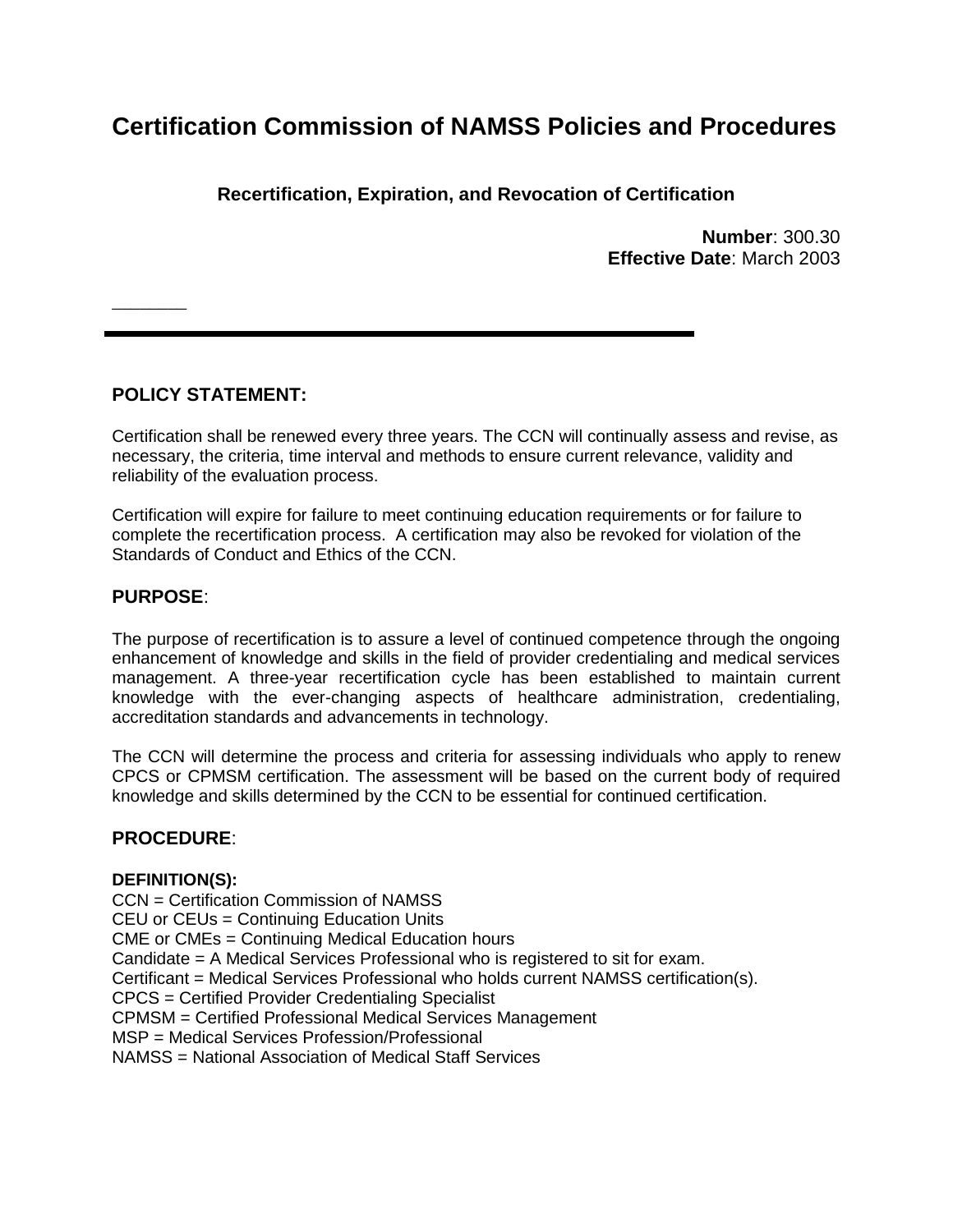#### **PROCEDURES**:

Annually, the CCN will review the established criteria for recertification. The CCN will consult all resources available as necessary (e.g. certification industry standards, recent job analysis reports, NAMSS Board and Education Committee, etc.) to determine that the criterion are appropriate.

The essential element of recertification criteria will be the completion of a certain minimum number of qualified continuing education units. The NAMSS Education Committee will determine those activities that qualify for CEUs. All such activities must be related to the MSP industry.

#### **RECERTIFICATION CYCLE:**

A three-year certification cycle has been established as appropriate given current national standards for recertification.

An individual's certification will expire for failing to meet continuing education requirements or for failing to complete the recertification process

Individuals whose certification has expired or who fail to complete the recertification process may no longer use the CPCS and/or CPMSM credential.

The certification cycle will begin at the time of notification of passing the certification examination and continue through December 1<sup>st</sup>, three years later, and every three years thereafter. Subsequent certification cycles for those holding dual certifications will be based on the initial certification cycle. Requirements for recertification will be made known to the certificant at the time of successful completion of the certification examination and subsequently upon revision of the requirements.

#### Recertification Fees

*Single certification* Member \$175.00 Non-member \$325.00

*Dual certification*

Member \$200.00 Non-member \$350.00

#### **CE REQUIREMENTS FOR RECERTIFICATION**

It is of the utmost importance that the continuing education required for recertification reflects the diversity of subject matter in the field of credentialing and medical services management, therefore, the Certification Commission has established the following recertification requirements for certificants:

Single certified individuals who hold either a CPMSM or CPCS certification must earn a total of 30 hours of CEUs within the three year recertification cycle. Fifteen of the 30 CEUs must be NAMSS approved CEUs. If a single certified individual becomes dual certified, subsequent certifications are incorporated into the initial certification cycle.

Dual certificants who hold both a CPMSM and CPCS certification must earn a total of 45 hours of CEUs within the three year recertification cycle. Twenty-five of the 45 CEUs must be NAMSS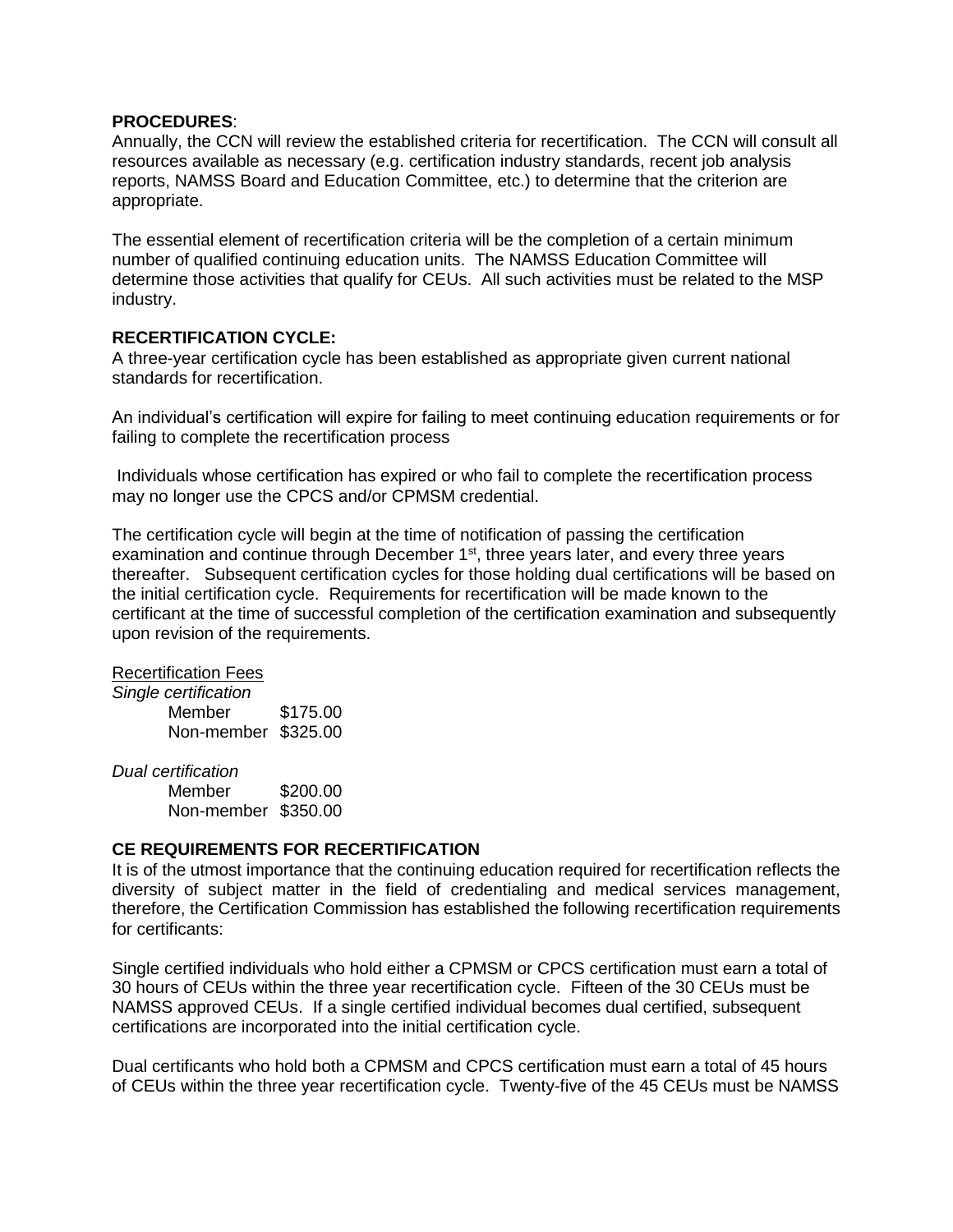approved CEUs. The requirements for dual certification become effective upon the first complete three-year cycle in which the candidate is dual-certified throughout the entire cycle.

Requiring a portion of the credits to be NAMSS approved further ensures that certificants are engaging in activities that are directly related to the current roles of Medical Services Professionals.

## **Reporting Credits**

- CEUs should be reported to the NAMSS Executive Office. Applications for recertification will not be accepted before the notification of recertification is sent to certificants advising the window to recertify is open.
- The CCN will maintain a list of those who are to recertify in the current year on the certification page on the NAMSS Web site.
- It is the certificants responsibility to notify NAMSS of address, e-mail and fax number changes. Failure to notify NAMSS of change of address, email, fax or other contact information and the resulting failure to receive reminder notices of the deadlines associated with the recertification process will not serve as grounds for appeal to expiration.
- The certificant is responsible for knowing when their certification expires and recertification notices should be considered a courtesy.
- The non-receipt of a recertification notice does not waive the requirement and will not serve as basis for an appeal to expirations.
- CEUs must be reported every three years to prevent your certification from expiring or lapsing.
- A CCN recertification application (available online only starting August  $1<sup>st</sup>$  of your recertification year at [www.namss.org/](http://www.namss.org/)recertification) must be completed and submitted to the NAMSS Executive Office between August 1<sup>st</sup> and December 1<sup>st</sup> of the recertification year.
- Any programs attended by the certificant prior to earning certification will not qualify for recertification credits.
- CCN reserves the right to audit any certificants' records. Any credits which cannot be documented during the audit process will be disqualified.
- It is the responsibility of each certificant to maintain records documenting CEUs.
- Documentation should be retained for two full years after the completion of a renewal cycle in the event of an audit.

## **Qualifying Activities**

Completion of 30 (for single) or 45 (for dual) hours of CEUs within a three-year recertification cycle is required. A minimum of 15 (for single) and 25 (for dual) credits must be NAMSS-approved activities. The remaining CEUs can be non-NAMSS credits that are other qualified, industry-related CEUs and described in the Education Committee via its policy 1000.40"Granting Continuing Education Credits".

 **Sitting for the exam in lieu of submitting CEUs** – A certificant may sit for the certification exam in lieu of submitting CEUs. This will be allowed as often as the certificant wishes. A certificant will be permitted to take the exam that corresponds with the previously awarded certification. The cost for this option will be the same as a candidate sitting for the exam for the first time. See the Candidate Handbook for current cost information.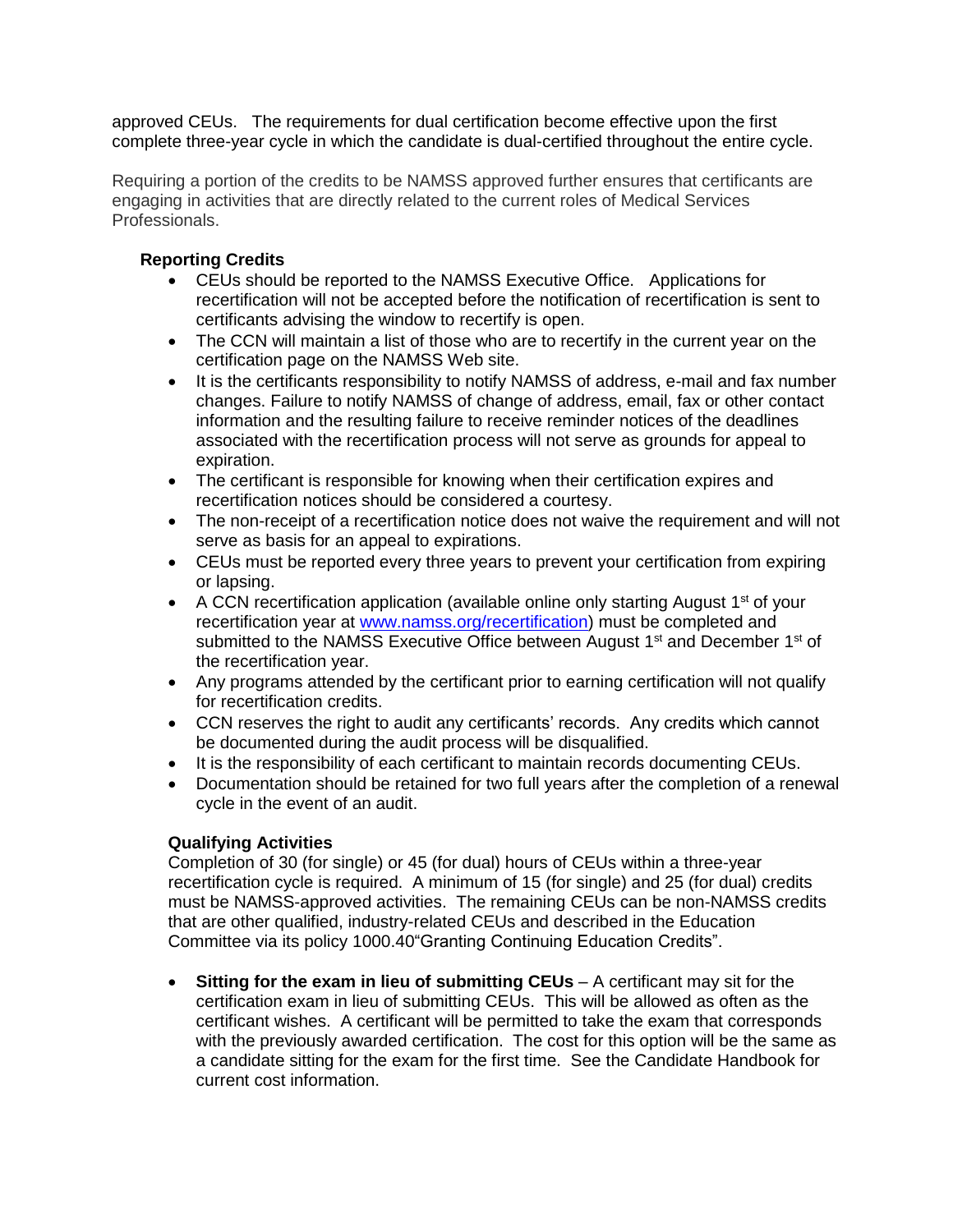In the case of a dual certificant, a candidate must take the CPMSM exam to maintain both certifications. The cost for this option will be the same as a candidate sitting for the exam for the first time. See the Candidate Handbook for current cost information.

In either scenario listed above, should the candidate fail the exam, their certification will expire immediately upon receiving the exam results. Certification will not continue to the end of the recertification cycle, as not passing the exam reflects that a certificant has not maintained their minimum competence to hold certification. In the case of a dual certificant, both certifications will be forfeited when the exam results are received.

## **NOTIFICATION OF RECERTIFICATION**

The CCN will implement a process to notify certificants about ensuing certification expiration during the final year of the certification cycle. Each certificant due for recertification will be sent information outlining the recertification process and deadlines for submission of the recertification application. Any notice sent by the CCN is considered a courtesy; it is the certificants responsibility to understand when certification(s) expire. Certificants are solely responsible for ensuring that current contact information is on file at the NAMSS Executive Office and for meeting stated deadlines. Failure to maintain current contact information with the NAMSS office will not be deemed sufficient grounds for appeal of certification expiration.

#### **DOCUMENTATION AND REQUIREMENTS FOR RECERTIFICATION**

The certificant must submit the application, fee and documentation of appropriate CEUs in effect at the time of the recertification; or retake the exam and receive a passing score. Deadline for submission is December 1<sup>st</sup>. Applications submitted after December 1<sup>st</sup> will be subject to a \$50 late fee. Applications submitted after December 31<sup>st</sup> will not be accepted and the candidates can no longer utilize the CPCS and/or CPMSM designations.

The NAMSS Executive Office will review each application submitted for compliance with requirements, to include confirmation that the CEUs submitted are appropriate for the timeperiod, content and status (ie. NAMSS-accredited). Upon determination of compliance with the recertification requirements, each certificant will be sent a letter and certificate indicating their recertification.

#### **RECERTIFICATION AUDITS**

A random audit of a minimum of 10% of the recertification applications, will take place each year. If selected for audit, the certificant will be notified of the audit and will be required to submit documentation to validate their application (e.g. attendance certificates). Any continuing education documentation submitted to the CCN for audit may be verified with the sponsoring organization. Certification staff will determine compliance with CEU criteria. Any questions regarding audit results of CEU documentation received will be forwarded to the CCN for consideration. Certification will expire for failure to meet recertification criteria if the certificant is unable to submit evidence of the required number of CEUs requested during the random audit process.

If the audit determines that the minimum number of required CEUs has not been met, the candidate shall have 90 days from the notice of the results of the audit to complete the required continuing education, and the candidate shall be subject to the late fees to earn CEUs. CEUs earned during this 90 day period shall not be applied to the candidate's subsequent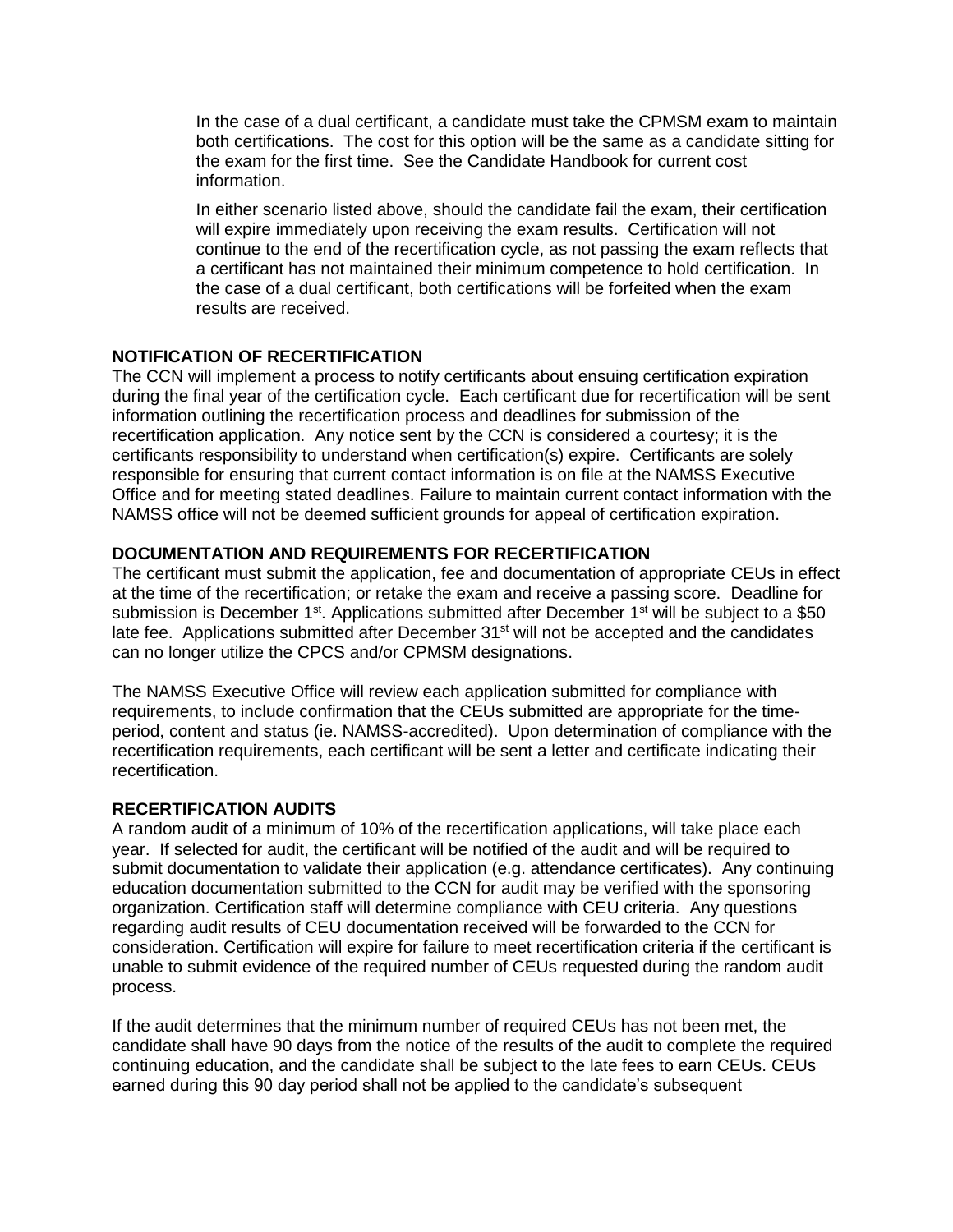recertification cycle, and the candidate shall be subject to an automatic audit for the next recertification cycle.

The CCN reserves the right to audit any individual's application for recertification.

Any certificant serving as a member of the CCN will automatically be audited during their scheduled recertification year.

## **INCOMPLETE RECERTIFICATIONS FOR EXPIRING CERTIFICATIONS**

Certificants who fail to reapply within the prescribed timeframe will be sent a "Notice of Pending Expiration of Certification" at least 10 business days prior to the December 1<sup>st</sup> deadline. Recertification notices should be considered a courtesy and the non-receipt of a recertification notice does not waive the requirement and will not serve as basis for an appeal to expirations. Individuals whose certification has expired may no longer use the CPCS and/or CPMSM credential.

## **REQUEST FOR EXTENSION OF TIME FRAME TO EARN CEUs**

A candidate may request an extension in the event they have not obtained the required number of CEUs for recertification. The extension request must be submitted in writing no later than December 1<sup>st</sup> of the year in which recertification is due. Any requests for extensions received after the December 1<sup>st</sup> deadline will not be considered under any circumstances.

A candidate applying for an extension must submit the following documentation along with the written request for an extension: recertification application, at least half of the required credits earned within the current recertification cycle, remit the appropriate recertification fee and a \$50 late fee for additional administrative services to monitor the extension. Extensions will be granted for a maximum of six months commencing on the day after the current certification expires. Only one extension per recertification cycle may be requested. A maximum of two extensions may be requested over the life of the certification.

Candidates granted an extension will be subject to an audit of their application, and will be automatically audited during the next recertification cycle. CEUs applied during the extension may not be used toward recertification in the following three year cycle.

#### **LATE RECERTIFICATION**

Candidates for recertification must complete their recertification or request an extension by December 1<sup>st</sup> of their recertification year to be considered an on time application. Late applications will be accepted through December  $31<sup>st</sup>$  and will be subject to a \$50 late fee to be paid with the submission of CEUs.

## **EXPIRATION OF CERTIFICATION**

As of January  $1<sup>st</sup>$  of the year following the recertification date, a certificants status will be considered to have lapsed if the CEUs and recertification payment have not been received. All expired certificants will receive correspondence noting that they are no longer certified and may no longer use the CPCS and/or CPMSM designation.

A grace period for expired certificants will be allowed for a period of six months from the initial recertification date. To reinstate a certification, the candidate must have earned the required amount of CEUs during their recertification period. Candidates for reinstatement will be required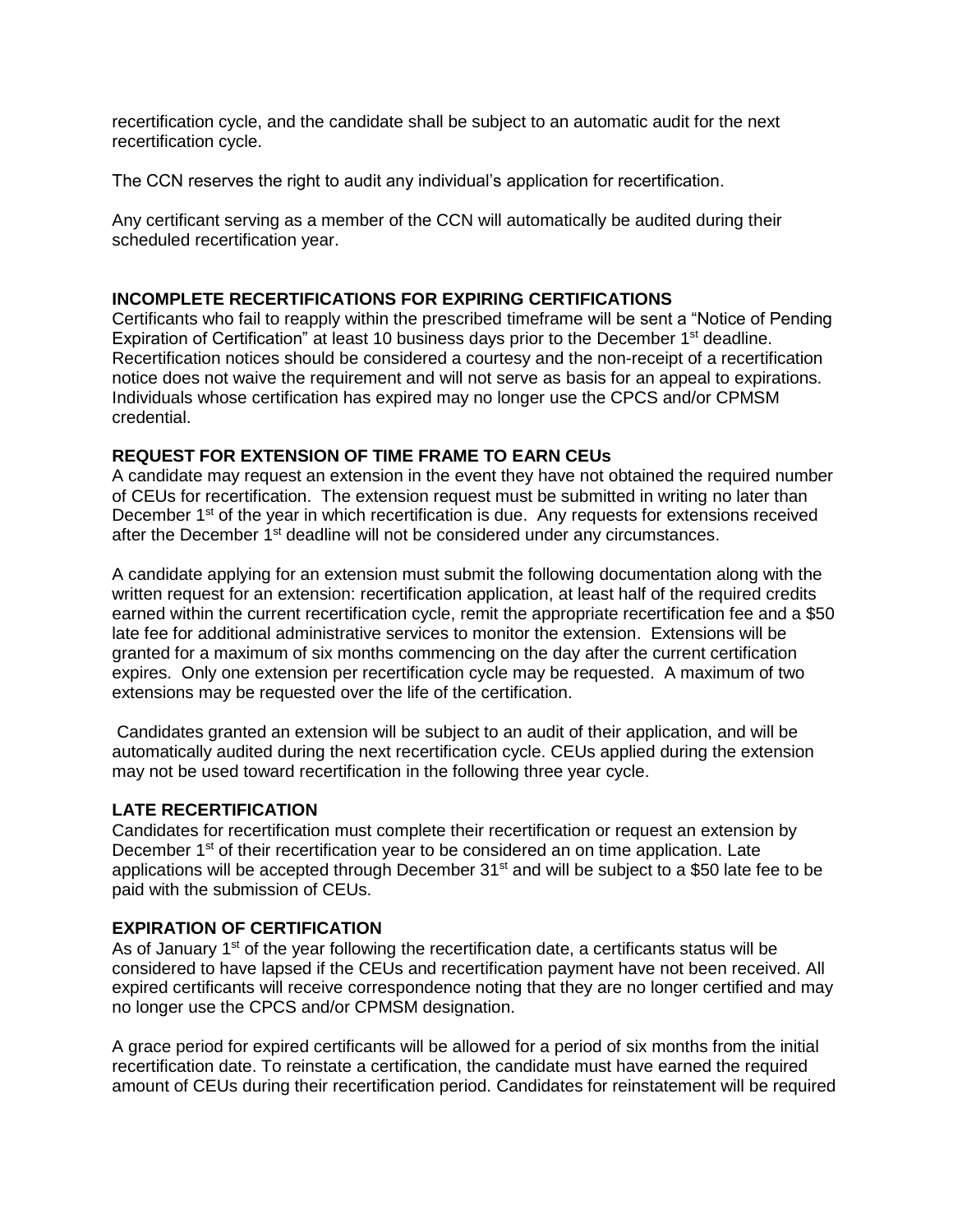to provide documentation of all CEUs to the NAMSS Executive Office, pay the recertification fee, and pay a \$100 reinstatement fee.

For reinstatement after six months past the initial expiration date, a candidate must apply as a new candidate and pass the exam.

#### **RETIRED STATUS**

Effective January 1, 2010, the CCN will no longer provide candidates the option of retiring their certification status.

Former certificants granted retired status prior to January 1, 2010 will be grandfathered and will be allowed to continue to use the credential CPMSM-R and/or CPCS-R *only* if they are no longer working in the medical services profession.

The holder of the retired certification is no longer required to meet recertification requirements.

No individual with an approved retired certification status will be permitted to use the credential CPMSM or CPCS.

Any individual with an approved retired certification who is returning to the Medical Services Profession must meet all other eligibility criteria and sit for the certification exam in order to resume using the credential CPMSM and/or CPCS. The individual will be permitted to take the exam that corresponds with their previously awarded certification. The cost for this option will be the same as a candidate sitting for the exam for the first time. See the Candidate Handbook for current cost information. In the case of a dual certificant, a candidate must take both the CPCS and CPMSM exam to remove both certifications from retired status.

#### **GOVERNANCE OF THE RECERTIFICATION PROGRAM**

All policies, procedures and decisions regarding the certification program are approved by the Certification Commission of NAMSS (CCN). The CCN provides ongoing oversight to the program and periodically reviews and revises these policies to ensure the practical and equitable application of the recertification procedures.

Address all inquiries to: **CCN** NAMSS 2001 K Street, NW, 3<sup>rd</sup> Floor North Washington, DC 20006 Ph: (202) 367-1196 [certification@NAMSS.org](mailto:certification@NAMSS.org) 

| Originating Work Group and/or Committee       | <b>Certification Commission</b>                                                                                                          |  |
|-----------------------------------------------|------------------------------------------------------------------------------------------------------------------------------------------|--|
| <b>Bylaws And Other References</b>            | N/A                                                                                                                                      |  |
| <b>NAMSS Bylaws</b>                           | N/A                                                                                                                                      |  |
| Pertinent documents or other policy/procedure | CCN Code of Ethics.<br>Candidate Handbook,<br>Education Committee Policy #2 Granting<br>$\bullet$<br><b>Continuing Education Credits</b> |  |
| Communication Methodology                     | To be sent to certification exam applicants,<br>$\bullet$<br>To be linked with the certification handbook,                               |  |